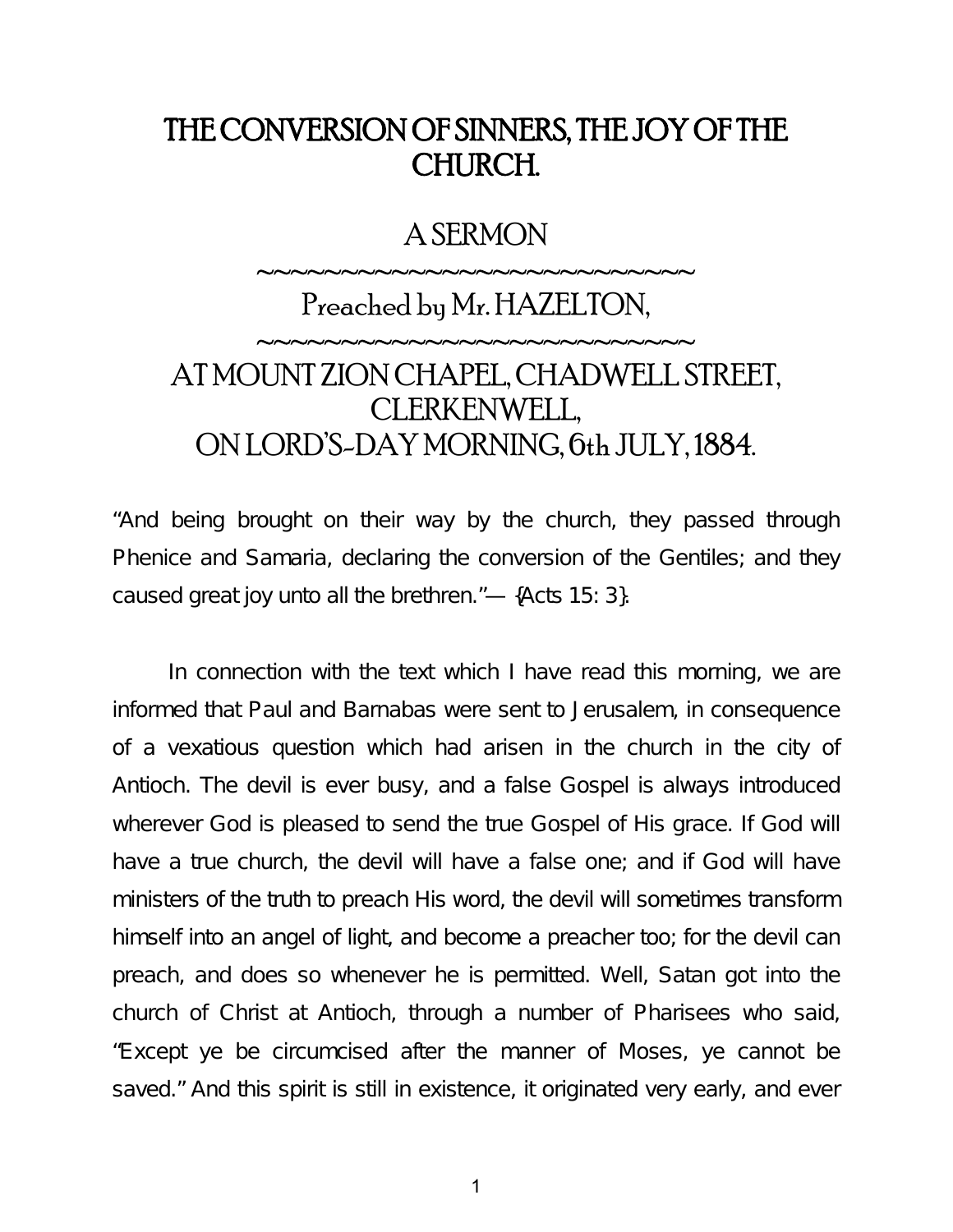mixes up law and gospel, duty and faith, and works and faith. This occurrence, we are told, caused no small dissension and disputation, and the church "determined that Paul and Barnabas and certain other of them should go up to Jerusalem unto the apostles and elders about this question;" and being brought on their way by the church—I suppose the meaning of this is, that the church at Antioch furnished them with means, they passed through Phenice and Samaria. They had to do so in travelling from Antioch to Jerusalem; but in going through these two places, they would visit the Christian churches which existed in them both. You remember that our Lord preached the word in Samaria, and the woman at the well of Samaria was in all probability at this time a member of the church in this place. A number of men followed the woman at the well, and they believed and said, "Now we believe, not because of thy saying; for we have heard Him ourselves;" and therefore we have reason to suppose that a considerable church had been formed in the city of Samaria. And then with regard to Phenice, history informs us that Christian churches existed in that place until the sixth or seventh century. Well, at this period of time those churches were comparatively pure, and Paul and Barnabas passed through, "declaring the conversion of the Gentiles; and they caused great joy unto all the brethren."

Having thus arrived at the text, let us make some observations on a few important points which appear to me to arise out of it. In the first place, the conversion of sinners is a matter of joy on Christ's account. They caused great joy unto all the brethren by declaring the conversion of the Gentiles. And what was it that led them to rejoice in the fact that Gentile sinners had been called by grace and saved with an everlasting salvation?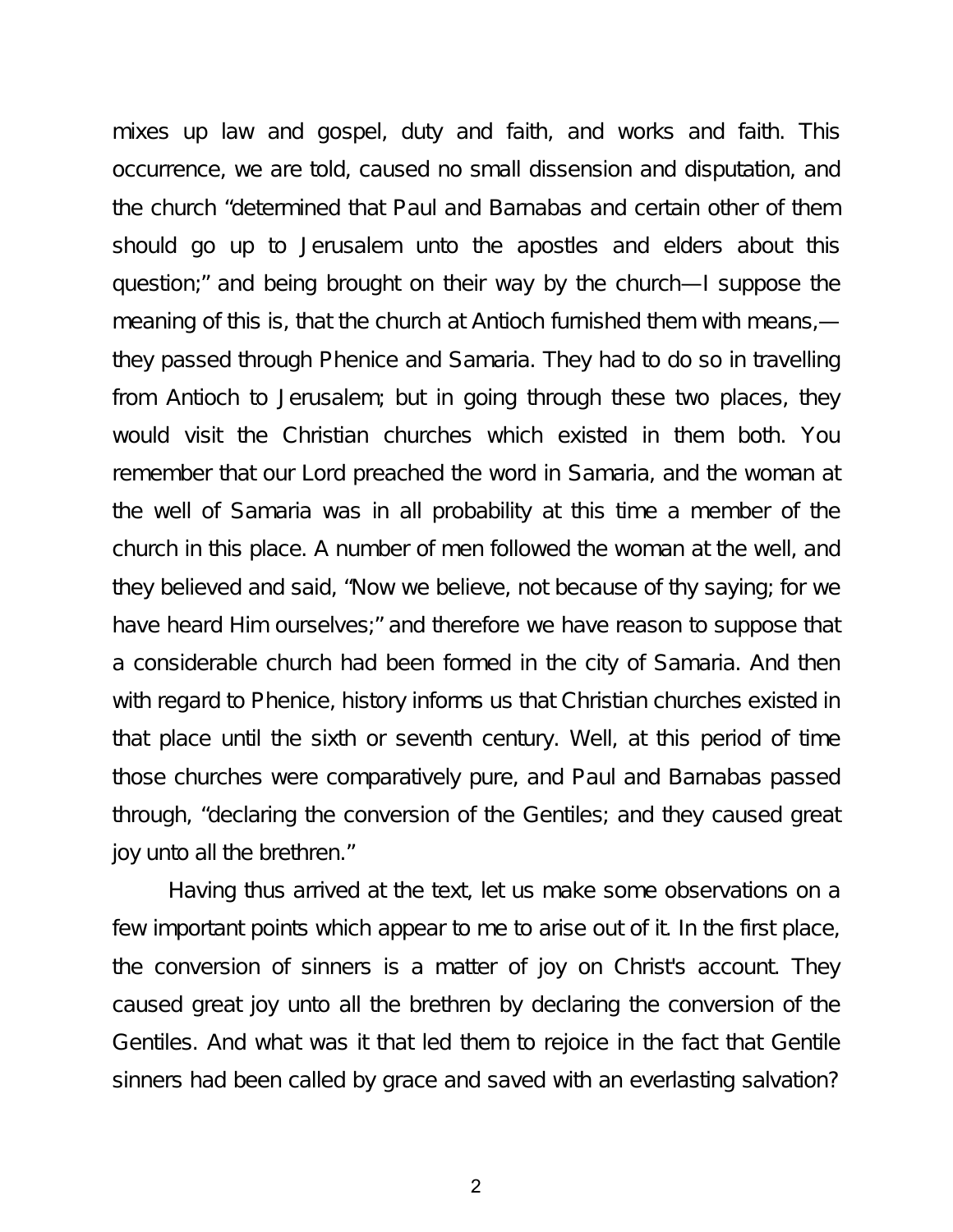They rejoiced, I say, in the first place, on Christ's account. We must have Christ everywhere in the church, everywhere in the Christian ministry, and in the ordinances of His house; for He is "all and in all." That organization is not a Christian church, if Christ is not there; and that sermon is not a gospel sermon if Jesus is not in it; and that heart is not a Christian heart, whatever its pretensions and profession may be, if Christ has not been formed there, the hope of eternal glory. The disciples at Phenice and Samaria rejoiced at the conversion of the Gentiles, on the Saviour's account. There is something to our minds as Christians and saved sinners exceedingly sweet in the fact that our dear Lord is in heaven; that He is seated as the Lamb in the midst of the throne ; that He is at the Father's right hand, at the right hand of majesty and power; and that there are unceasingly flowing from His glorious person and His boundless resources, streams of Divine grace and mercy for poor, lost, and ruined sinners here. Try to realize the fact that there is never a moment but grace is descending from the Lord; for He has thousands of saints down here, as well as millions of happy glorified spirits before His throne; and every glorified mind there would cease to be happy, if influences failed to emanate from their Lord. Every saint down here would cease to be a saint, if grace Divine ceased to flow from our great and glorious Emanuel; and as for the work of conversion, whether it takes place in the Sabbath-school, or in the ordinary congregation, or whilst one is reading the word, or owing to a letter one has received,—the hearts of sinners would never be savingly affected or influenced, if grace did not descend from the heart of the Lord Jesus Christ in heaven; and, therefore, when a sinner is smitten, and falls before God beneath the blow—for this is how we must be saved, salvation does not consist in gliding into a public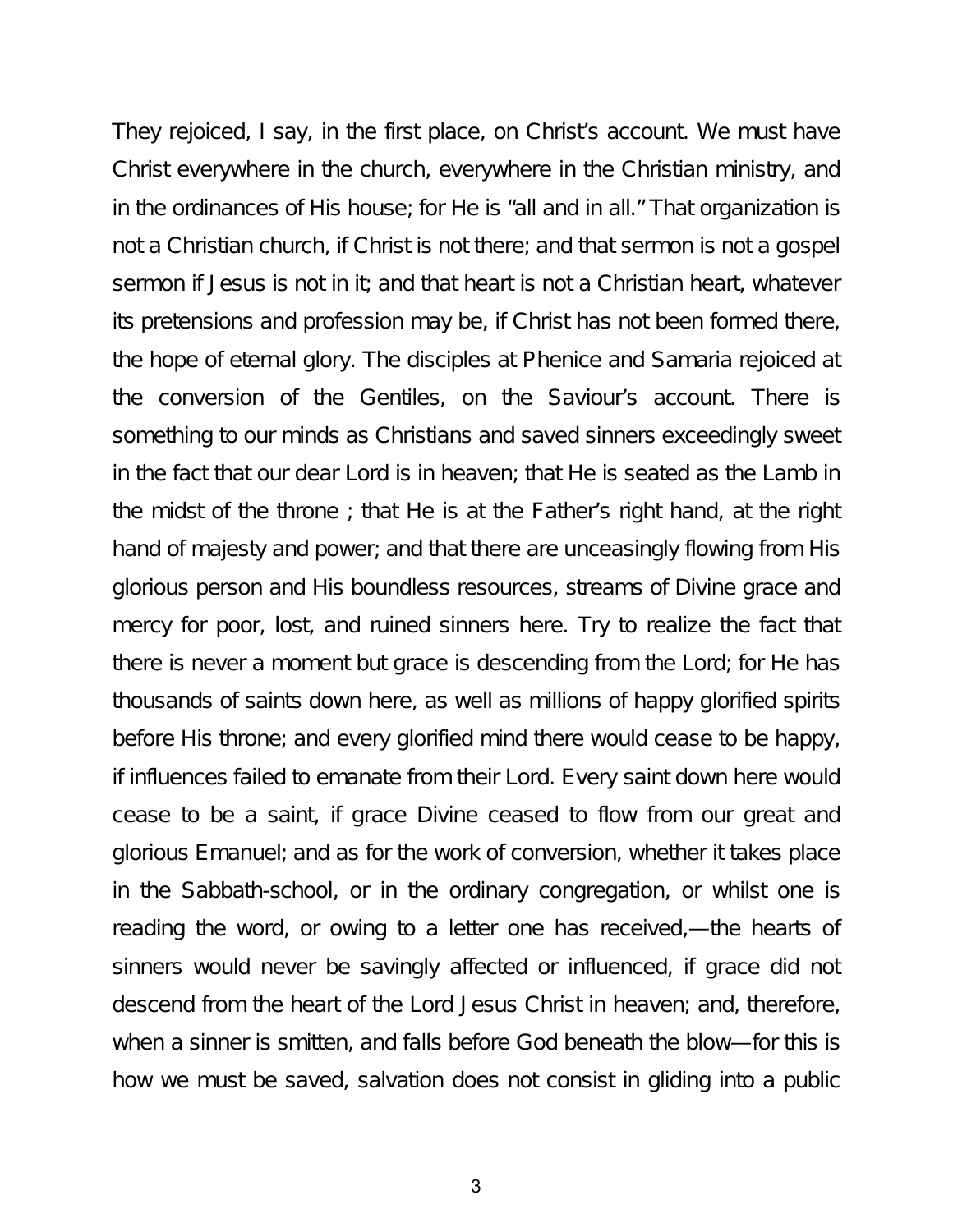profession of religion,—the church praises God. When the sinner falls beneath the hand, and at the feet of Him that smote him, and this becomes known to ministers and deacons and members of a Christian church, there is joy, and there are expressions of thankfulness to the God of heaven and earth on Christ's own account. The conversion of a sinner is an evidence of the reign of Christ, and of the operations of Jesus; it is an evidence of the indwelling Spirit of God, and of the fact that something out of Christ has fallen upon the heart of that individual who is in the dust of self-abasement before the Lord. Oh I wish prayerfully, deeply, and with all my heart, that this great matter in connection with the religion of heaven, were insisted upon earnestly and strenuously by every man who professes to preach the gospel of God's grace. Religion is something more than notion, something must be known and felt; and as the Lord liveth—and I have said those words with some solemn feeling—you have nothing in your hearts for heaven, or for God, unless Christ, from His own inexhaustible fullness and resources, has communicated a drop of grace to your minds; for this, and this only, is the religion of heaven. This and this only, constitutes a meetness for the inheritance of the saints in light. "God be merciful to me a sinner," the penitent who never prayed before, is heard to say. All the saints of God rejoice for Christ's sake: another victory won, another captive rescued, and the prey taken out of the hands of the mighty. The influence of Christ's death is again felt, and owing to the pleading and intercession of the Saviour, the Holy Ghost has fallen from heaven once more, upon another poor, lost and ruined one; so that in that saved sinner we see another added to the family, another gem, another pearl, another jewel for the crown of Him who is King of kings, and Lord of lords. Christ sees, in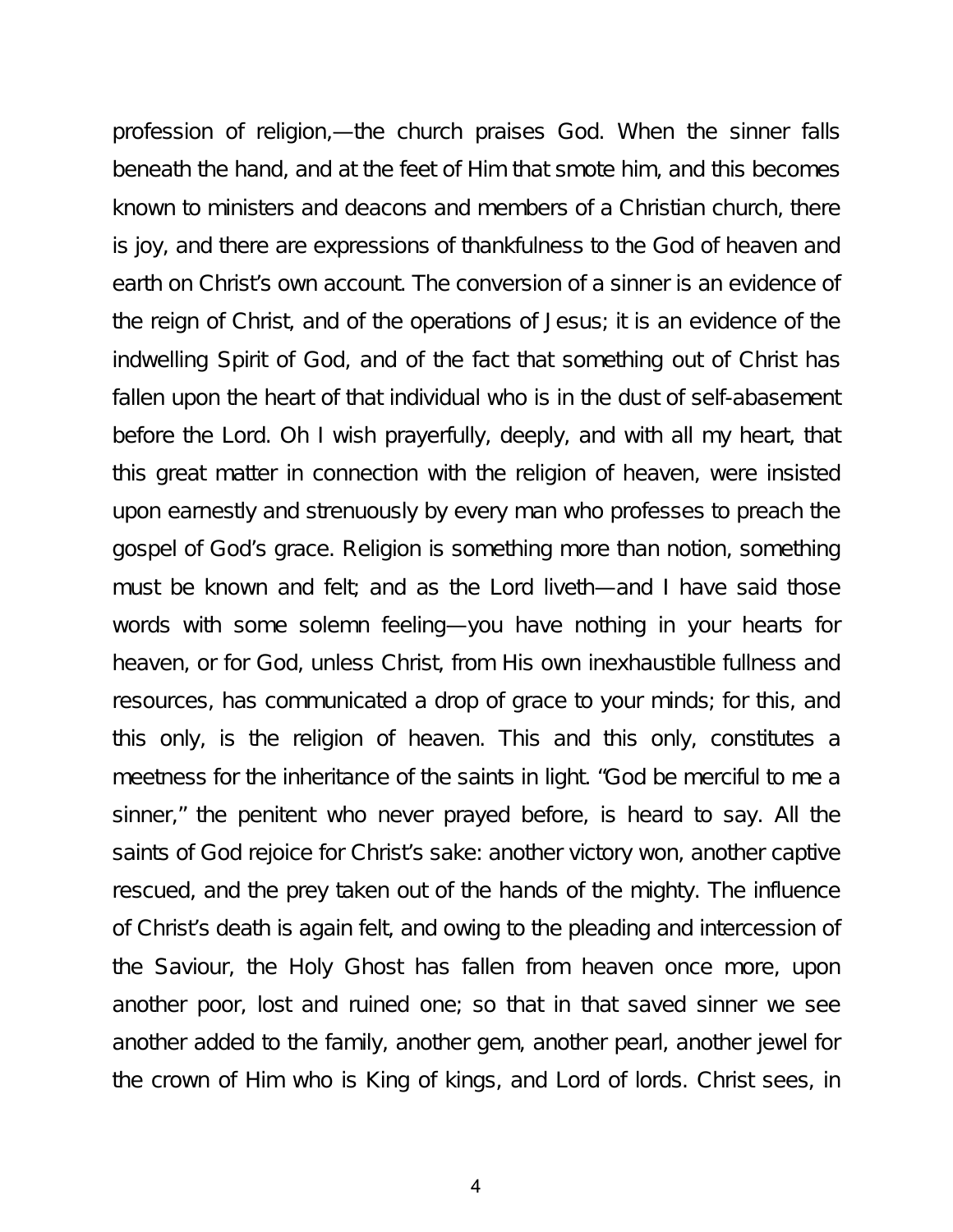such a person, of the travail of His soul, and is satisfied. Is it not said in the fifty third of Isaiah, "He shall His seed"? He sees them before they are made manifest as His seed. He knows them before they know Him; but He shall see them born, He shall see them brought up, He shall see them educated and trained; He shall see them living in His service with pleasure, and satisfaction, and delight. He shall see them persevering in a course of holiness, He shall see them with the world under their feet, He shall see them finally with the devil himself under their feet; for "The God of peace shall bruise Satan under your feet shortly." He shall see them conquer death, and pass victoriously through it; and He shall see them all arrive in that glory world, which God has prepared for His dear people. And is not this matter for joy? They declared to the saints at Phenice and Samaria, the conversion of the Gentiles, and they thereby caused great joy to the brethren in those places. Every conversion says, The Saviour lives. Every regeneration that takes place says, The Saviour reigns. Every poor soul that is rescued from the devil by an unseen, mysterious and powerful hand, proclaims the fact that Christ is a conqueror, that His conquests are progressing, and that He did not die in vain. Our dear Lord did not shed His blood fruitlessly, any more than He pleads and prays in heaven in vain. He shall see the purchase of His blood. He has rights which He will claim and maintain, and "He ever liveth to make intercession for all that come unto God by Him." On Christ's account, therefore, the Lord's people rejoice when the cause of God and truth is extended.

And then, in the second place, they rejoice on account of the converts themselves. Now let us tarry here. What is it that grace Divine does for the poor soul? It quickens it, and conveys a new life into it. I do not speak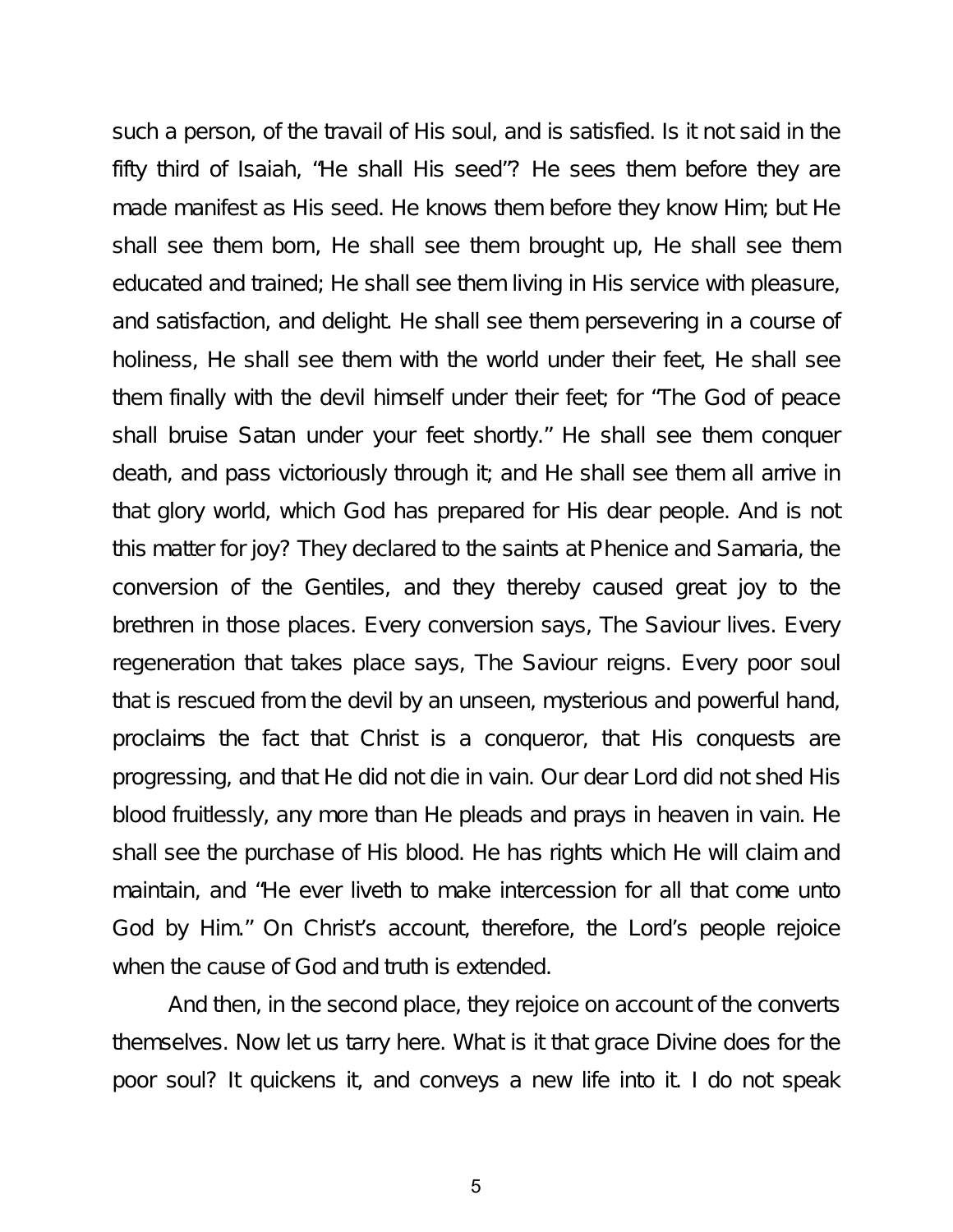without thought, when I say, principles as holy in their nature as God, and as enduring as eternity, become rooted in the heart of the man who becomes a saved sinner. But may not these principles perish ? May not the man or the woman who becomes a convert and is brought to the Lord Jesus Christ, sink into hell? If so, my dear friends, I do not think we should rejoice before we get to heaven. But Paul and Barnabas gave an account of the work of God in the conversion of sinners, and the saints in Phenice and Samaria, believing in the final perseverance of the saints, proceeded to rejoice at once. Had there been any uncertainty about their future heaven, their joy would have been premature, and have ended in nothing. But "He which hath begun the good work in you, will perform it until the day of Jesus Christ and the good people of Samaria and Phenice very confidently believed that these Gentiles that had been approaching the Saviour, would be held fast by Him for ever and ever. Therefore they rejoiced on account of the converts themselves. Grace quickens the heart, and its possessor is a new creature: for "if any man be in Christ, he is a new creature: old things are passed away, behold all things are become new." And the grace that comes into the heart of a sinner liberates him; and liberty is an unspeakable blessing, whether it be spiritual, political, religious, or social. Every sinner is by nature held fast by a power from which he has no desire and indeed cannot release himself; it is a fact that the world is in the arms of the wicked one, and there is only one Being in existence that can liberate them, or take them out of those arms, and that person is our great Lord. He does it by His Spirit. "Deliver to Me that captive, and let that prisoner go free." Satan is carrying the world down to hell, and the world lies calmly and comfortably in his hands. They love their tyrannical lord, and they love the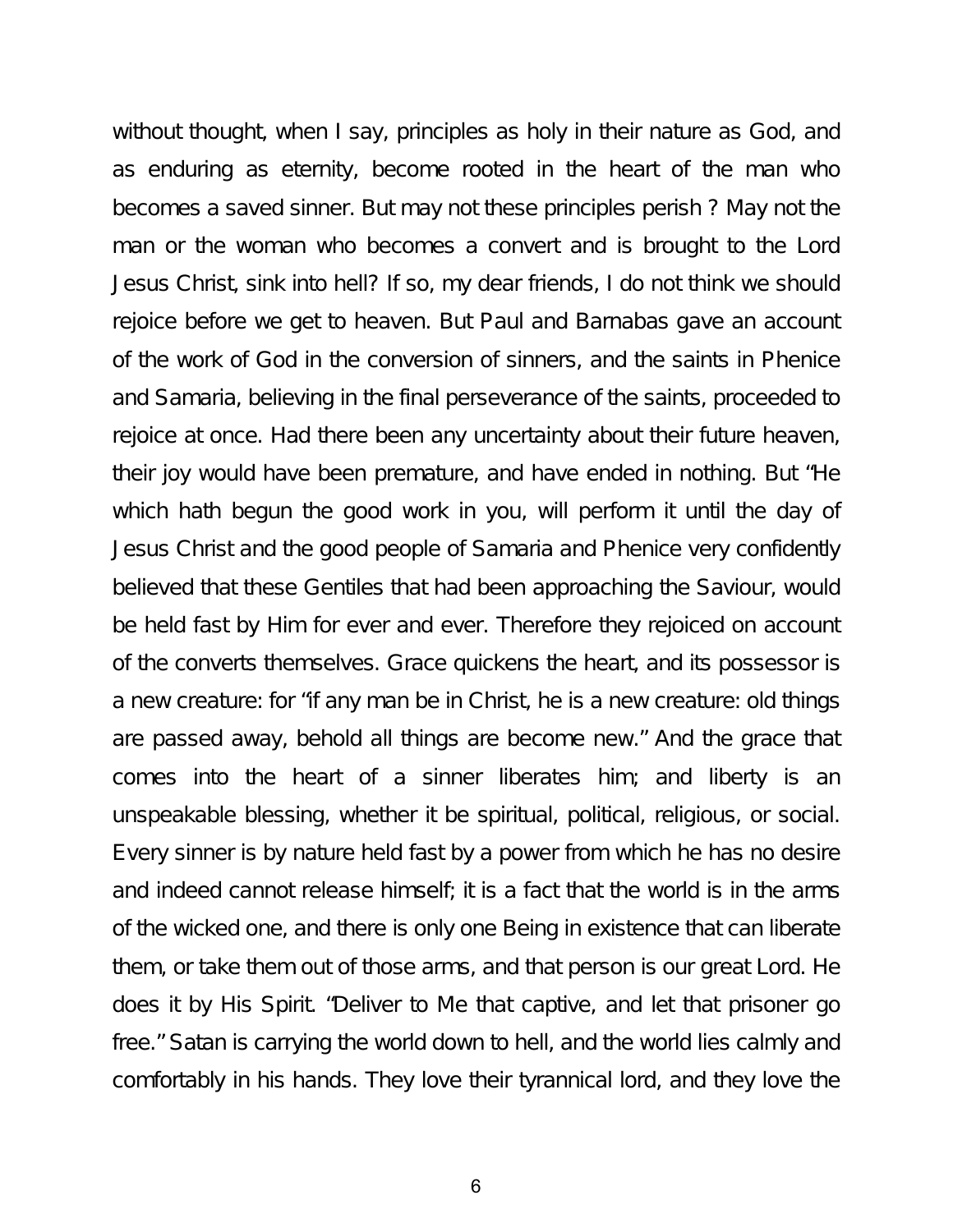reign of sin, and will not realize the awful nature of their condition until they reach the place where hope never cometh, unless grace divine should open their eyes, and bring them to see themselves as sinners. The dear Redeemer meets the devil, and He says concerning Saul of Tarsus, "He is Mine, I have redeemed him;" and Paul is as a firebrand plucked from the burning. He says, concerning Magdalene, "She is Mine: I have loved her with an everlasting love, and have engaged to take her to heaven, deliver her up," and Magdalene is snatched from the tyrant's hand. How wonderful was the operation of grace which took place in the heart of the thief! I can imagine that Satan felt sure of him, and also that there was but a step between him and hell, but at the eleventh hour the hand of Christ was stretched out, the thief was snatched as a brand from the burning ; and angels rejoiced, and so did the suffering Saviour. A dead sinner made alive, a captive set for ever free. Now, what is to be done with him? Why, the grace that has made him alive and unbound him exalts and dignifies him. It does not leave him in a state of degradation and disgrace. He is now honored by being made a child of God openly; he is taken into a state of nearness to his heavenly Father, and he falls before his ransoming and liberating Lord, with—

> ''Pause, my soul, adore and wonder, Ask, oh why such love to me? Grace has put me in the number Of the Saviour's family."

Surely devils see in that person a new creature, angels see in that character a new creature. A transformation, marvelous and wonderful indeed, has taken place; he has a new heart, he is a new man in a new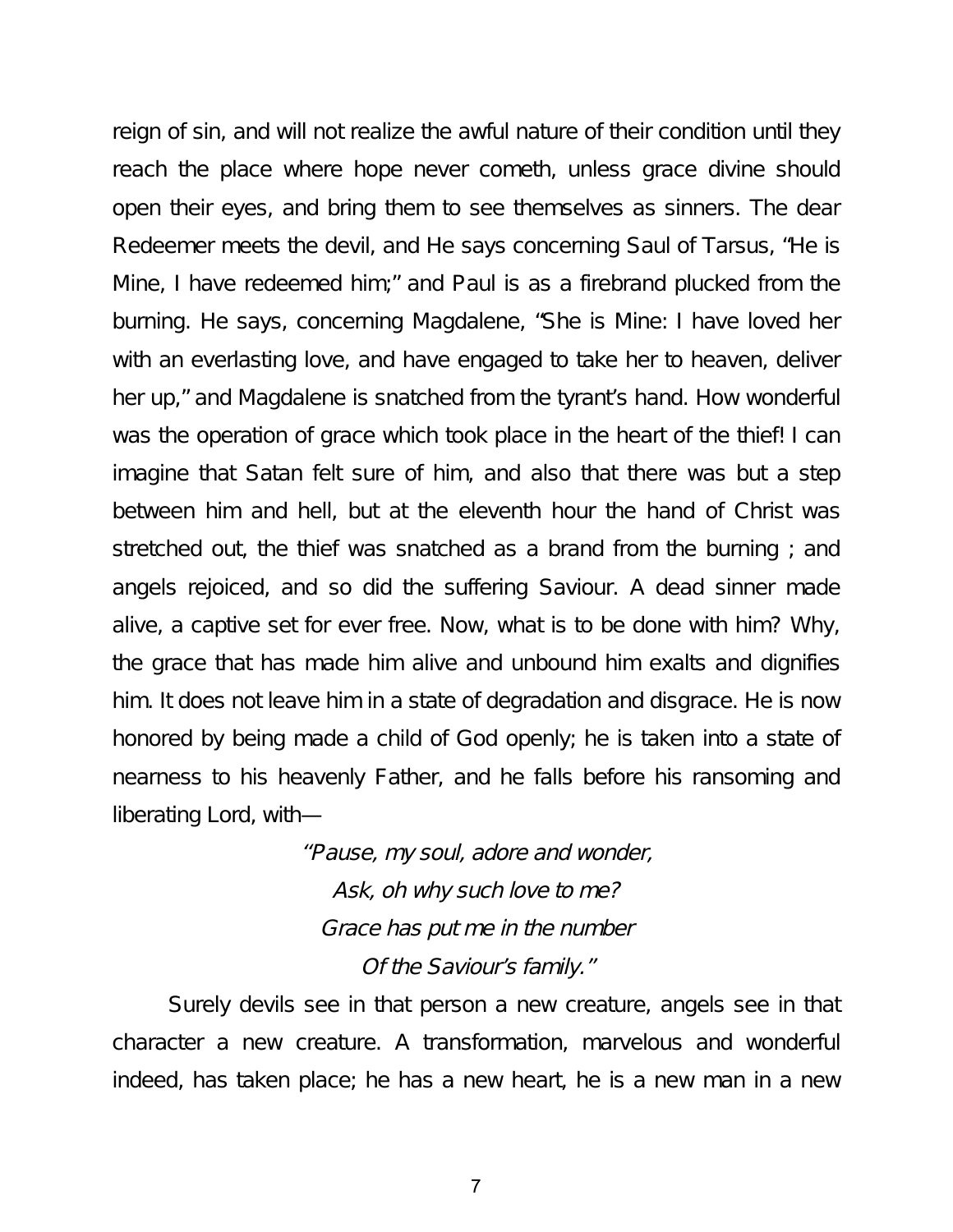position, and when these facts are set forth, the people of God rejoice.

Sinners saved by grace are elevated and enriched; and how sweet it is to realize the blessedness of the words, "Things present, or things to come, all are yours; and ye are Christ's, and Christ is God's." The people of God are thus immensely and immeasurably rich. God has simplified matters wonderfully, having committed all things into the hand of His Son, and then He has given His Son, so that we have all things in Christ, and for Christ's sake. And the grace that fills the soul and liberates and dignifies it, ties it fast. The poet says:—

> "Impossible, <sup>a</sup> humble child, That loves Thee with <sup>a</sup> flame so high, Should ever from Thy face exiled, Beyond the pity of Thine eye. Impossible ! for Thine own hands, Have tied my heart so fast to Thee, And in Thy book the promise stands, That where Thou art Thy friends shall be."

And every such person possesses a meetness for the inheritance of the kingdom of God, and it is no small mercy to have been fitted for heaven, prepared for a better world than this. Why, if I possess the grace of God, I possess a meetness for the inheritance that is up there; and if I should fall down suddenly, and die in the streets, no matter as far as I am concerned. It might shock my family, and friends, for there is something exceedingly solemn in sudden death; but, "absent from the body, present with the Lord." If I possess God's grace, if Jesus is in my heart, I am in sympathy with heaven, my soul has been tied to the God of heaven, and I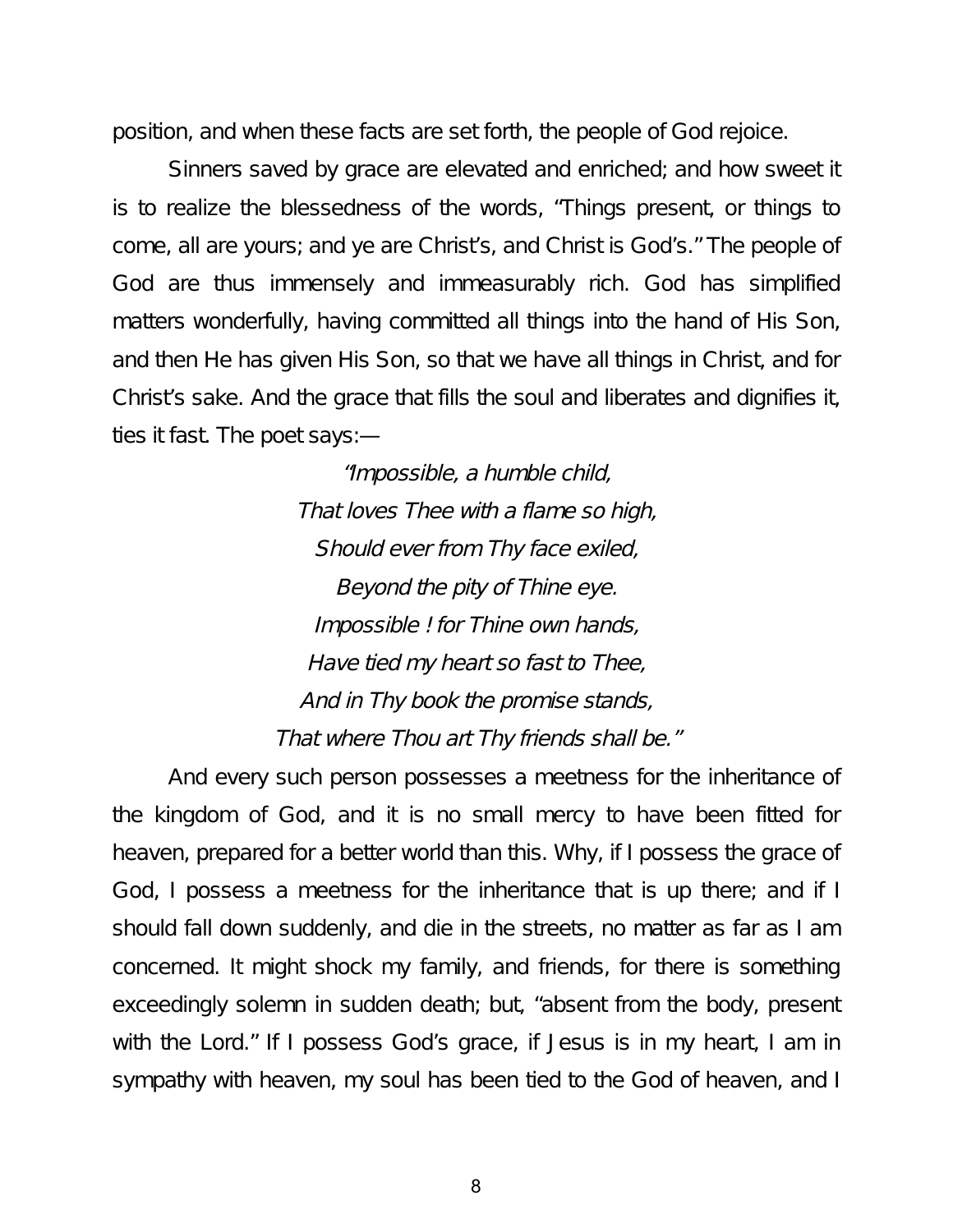should die in the everlasting arms, and be safe, although I fell in the streets, and became immediately surrounded by a crowd, none of whom might know me. Oh how sweet it is to possess a meetness for the inheritance of the saints in light!

I have sometimes thought that God's dear people have the best of it in all respects, and under all circumstances. Why, he that is saved by God is saved from this present evil world, and it is impossible for me to say how much degradation, disgrace, and misery, physical and social, the grace of God has saved me from. I know of certain individuals who are steeped in sin, taking a delight in it, gradually ruining themselves, blasting their character, and blighting all the pleasures of those that are near and dear to them; and they delight in it, and persist in such a course, rolling sin as a sweet morsel under their tongue. Oh to be brought out of that vile condition, and to hate it! Why, my dear friends, this not only constitutes a meetness for heaven, it gives dignity, a kind of present glory, to the child of God. I see a drunkard staggering in the street, and feel that I have not a stone to throw at him. I might say concerning him, There goes Hazelton, but for the grace of God. I see another individual whose means were ample, and he might have been socially happy and comfortable, but brought through sin into wretchedness, and poverty, and ruin; and I say again, There goes Hazelton, but for the grace of God. Oh, the disciples had abundant cause to be glad, when Paul and Barnabas told them that the Lord had saved Gentile sinners. We owe perhaps our health and strength, to the fact that we are saved. We owe our friends to the fact that we are interested in the Lord. And if we have a coat to wear, and some comforts at home, look at them all in connection with the goodness and the grace of the Lord.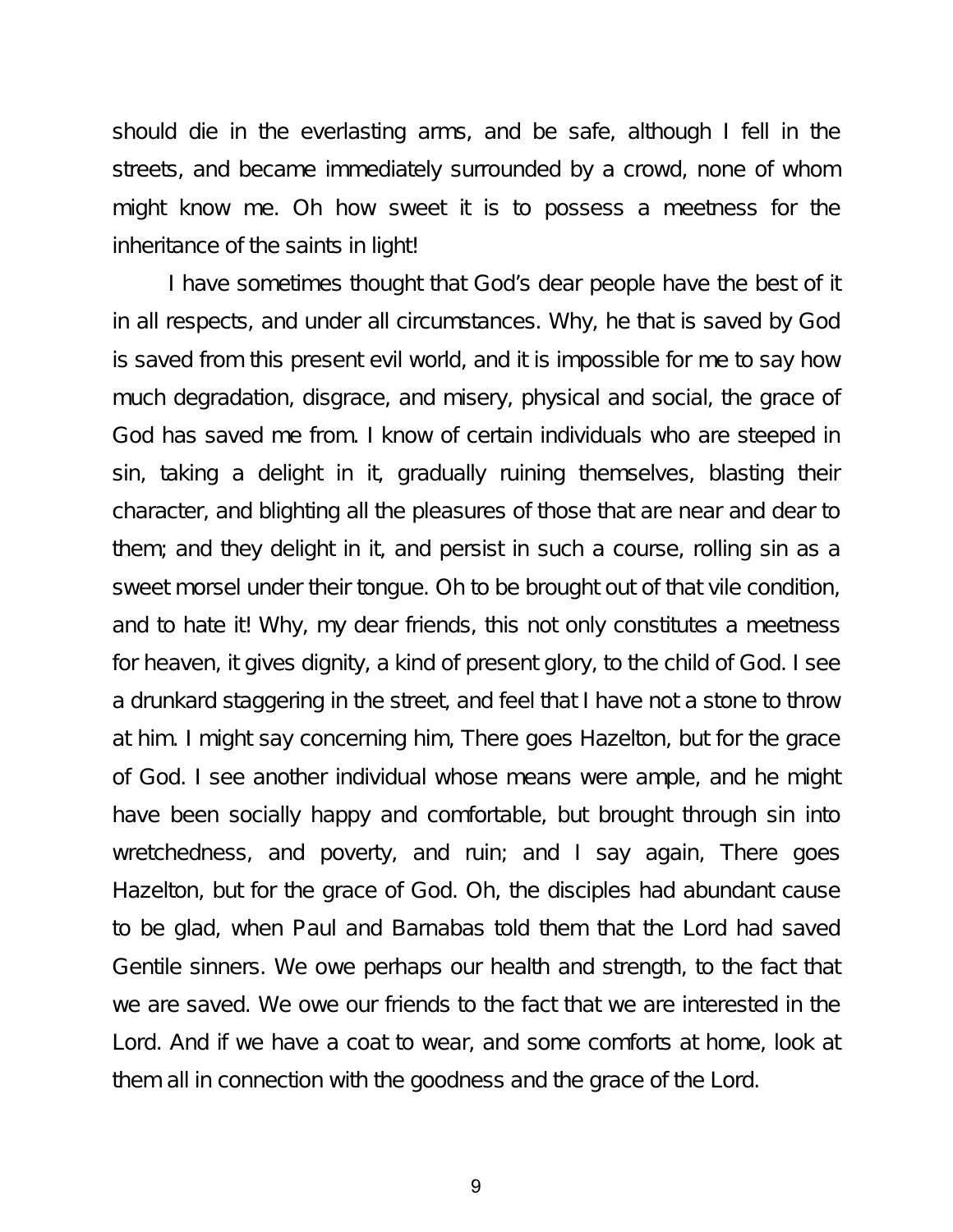Had it not been for grace, you might have been in degradation and disgrace, a burden to yourself, and to those that love you, a burden to society, and a pest to the world. Oh, how great is the salvation of our God! And so Paul says in his Epistle to Titus, "For the grace of God that bringeth salvation hath appeared to all men, teaching us that

we should live soberly, righteously, and godly in this present world." This present world is an evil one, morally considered; but there is a worse world than this; and the grace that saves from hell saves from this present evil world, and it gives its possessor a meetness for a better place. Thus thinking of the converts themselves "caused great joy unto all the brethren."

Then in the third place, they rejoiced on their own account; and if you and I have proper and scriptural feelings in relation to this matter, we shall rejoice in the salvation of our fellow-men. I know I can do nothing efficiently towards saving sinners. I am like the apostle Paul and his brethren in this respect, I am nothing. And yet, having gown the seed of the kingdom, we should look to see it grow. " First the blade " then the ear, after that the full corn in the ear and there are not many letters I receive more consoling, cheering, and helpful, than those Which tell me that I have been made useful to my fellow-creatures. It does my heart good to receive a letter informing me that at such a place, and such a time, having taken such a text, the word of God was divinely blessed, received into the heart, the eyes were opened, and the sensibly guilty sinner felt himself in the presence of his Maker. I do not think a minister of the gospel, who has been called to preach the Word, and whose heart is in the right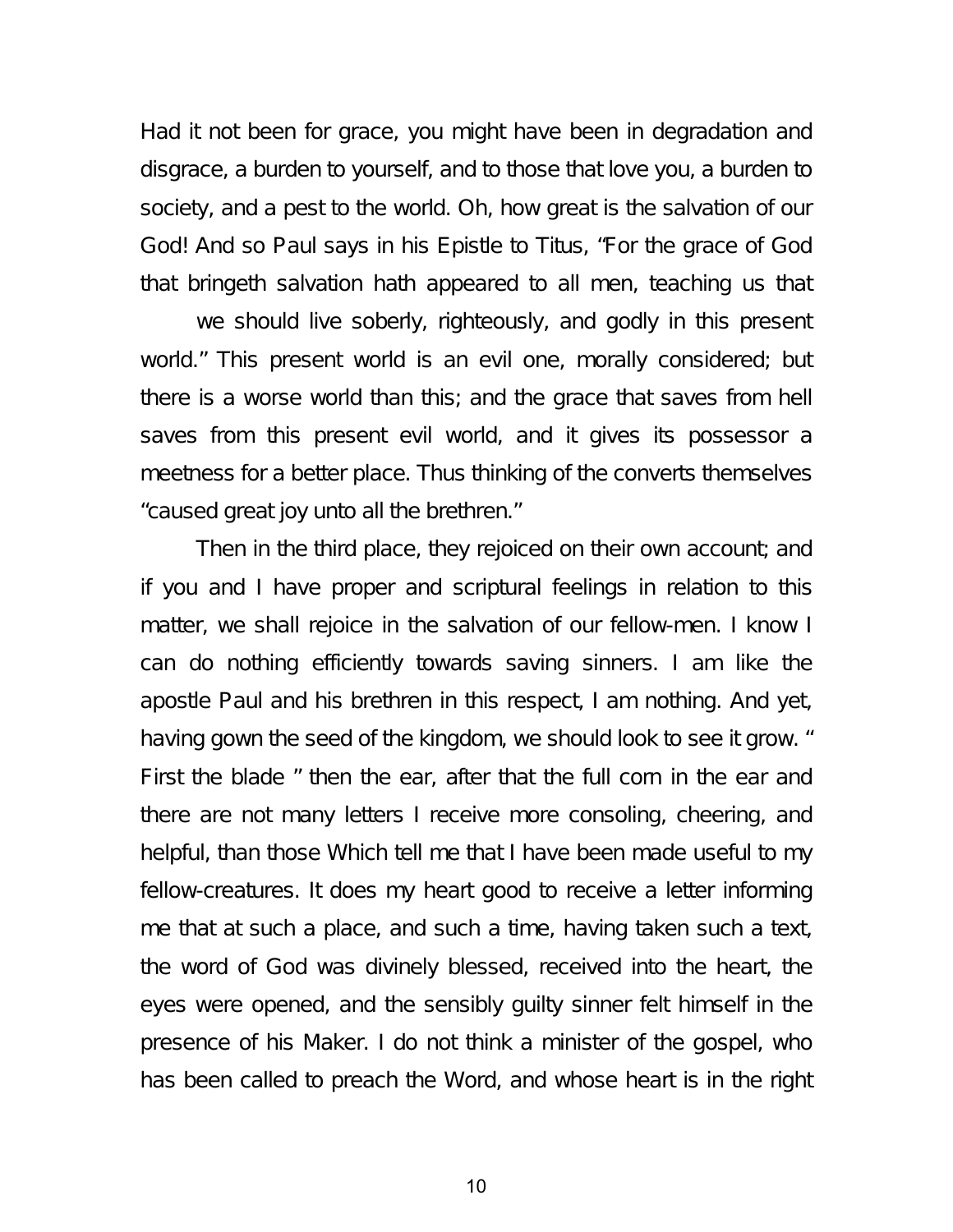place, will regard this department of his work with indifference. That man would be indeed foolish who never looked for results from his operations. In all common and ordinary matters results are expected, and by God's people they are prayed for : and I am looking for results; and if you are in sympathy with me, and you are, as a church and congregation, well then, I may say, we are looking for results ; and we have been cheered and helped at our church meetings, when friends have come forward and told us how God met with them, and saved them, and the workings of their minds passing under the law, and then the workings of their minds under the Gospel, and how God laid His hand upon them and drew them from under the dominion of sin. They felt that sin held fast their minds; how' they longed for forgiveness, how they drank in the pardoning love of their God, When the precious blood of Jesus was first applied to their souls! You have looked at one another and at that brother or sister as the case may be, and rejoiced, and that on your own account, as well as on theirs; for the love you felt was brotherly, and emanated from the love shed abroad in your own hearts. You knew what there was before that friend, because it was a portion of your own experience which was related. The honey which you have tasted, and the liberty you have enjoyed, it gives you pleasure to know that others have partaken of and been introduced into. The religion of heaven is diffusive, the child of God does not care to shut himself up within himself, to draw a circle, to step into it, and to resolve that he will never leave it. Oh no, going to heaven myself, and occasionally happy on the road, I am so glad when another friend is brought in, and comes to me and asks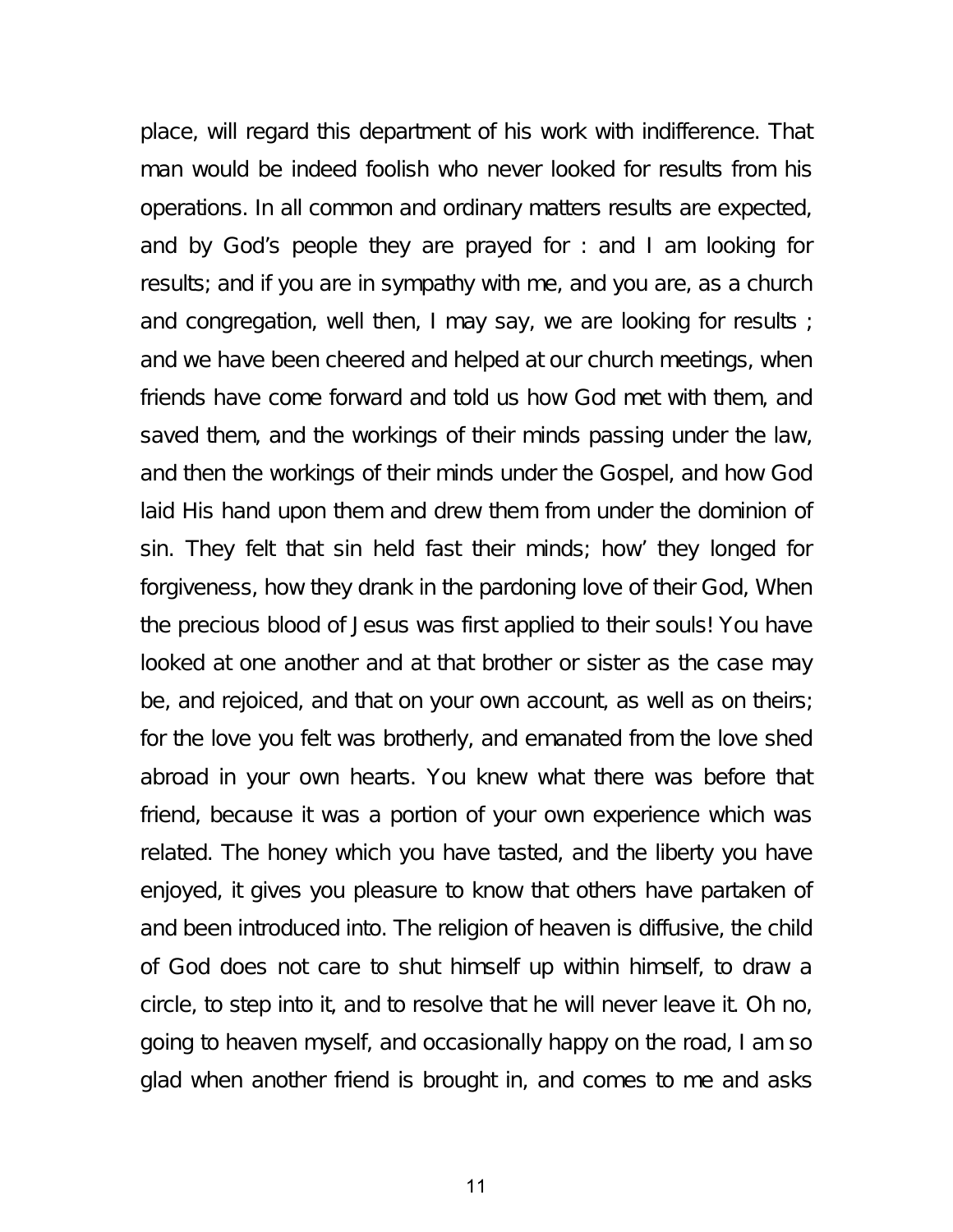the way to Zion with his face thitherward. They caused great joy to the brethren when they related what great things the Lord had done for the Gentiles. That good brother, who has just been called by grace, we shall meet in heaven, and the prospect is cheering and does us good. Ah! He does not yet know that he is going to heaven, but you and I know he is. We rejoice in his sorrow, we see him weeping, and he tells us a tale of suffering, and we rejoice. We thank God because his sorrow will lead to joy and his suffering end in the possession of the peace of God which passeth all understanding.

And fourthly, they rejoiced on account of the devil; for is he not a tyrant, and is it not a matter of joy when he is defeated, and his works destroyed? If England were invaded, and an army came into this London of ours, or near to it, and bombarded it, and knocked half of it down, and threatened to destroy the country, would it not be matter of joy and pleasure to hear that some friendly power had appeared upon the scene, and opposed that foe and destroyed it ? It would give all London joy, even though half of it had been blown down. It would give all England pleasure, and excite feelings of gratitude in the heart of every Englishman and English-woman. Hell is opposed to God and to God's church, and would overturn it if it could; but Zion's bulwarks are divine, and her foundation is a rock. But hell holds fast the souls of all men by nature. Have you heard of young friend So-and-so? Yes. Well, they tell me that he has become converted. He went to such a place, and heard a sermon, the Lord met with him, and applied the word, and he is altogether another creature. I am glad of it, for Christ's sake, for his own sake, for my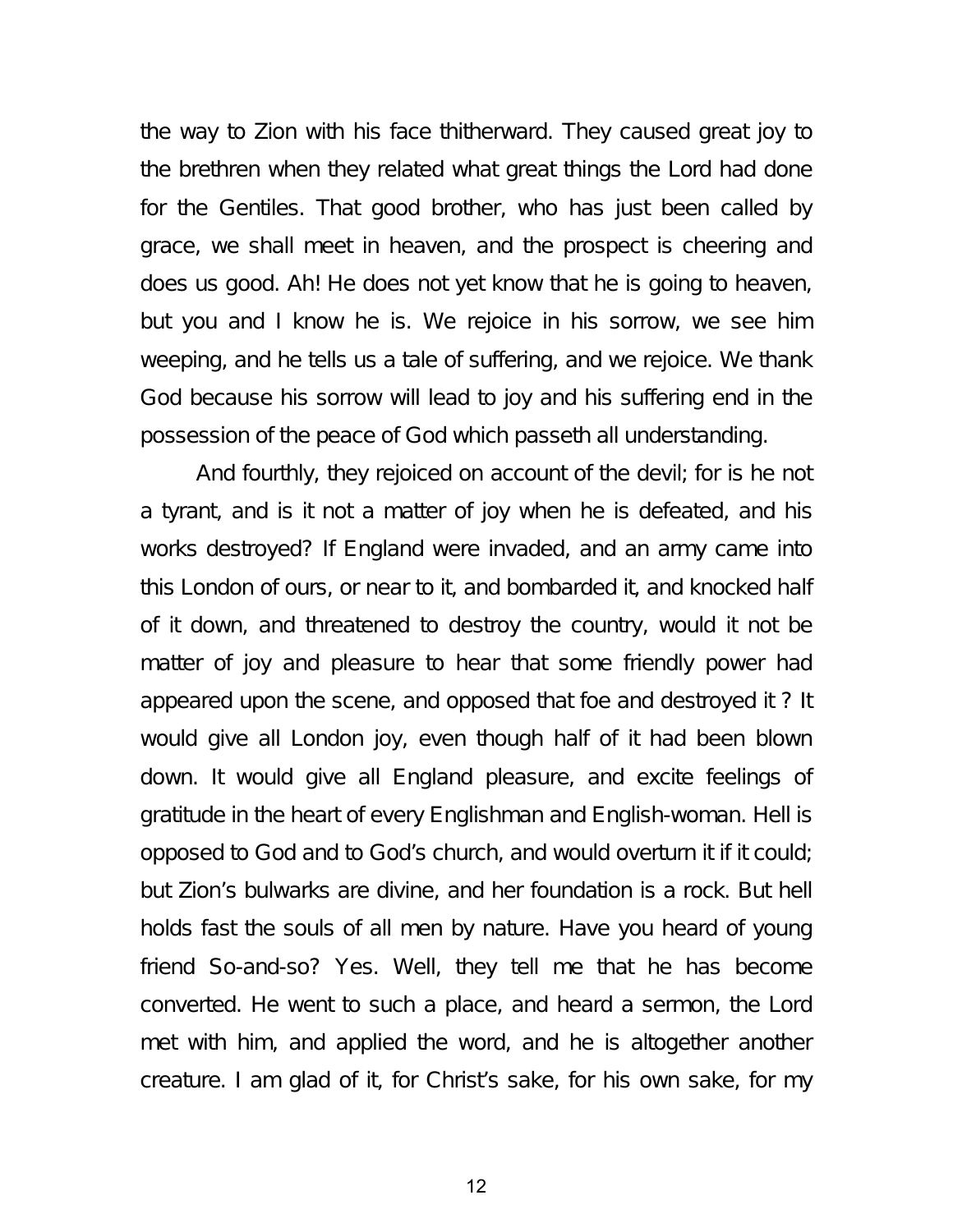sake, and for the devil's sake. Jesus has brought to Himself another of His brethren, taken him out of the tyrant's hand, defeated the foe, and destroyed the works of the devil, a For this purpose the Son of God was manifested, that He might destroy the works of the devil." My time is nearly gone, and therefore I will hasten to the close.

It affords joy on account of the word of God. The conversion of sinners is the fulfillment of the word. My word "shall not return unto Me void; but it shall accomplish that which I please, and it shall prosper in the thing whereto I sent it and as God Himself lives to fulfill His own promise, when you hear a guilty sinner in all sincerity pour out of his heart the prayer, "God be merciful to me a sinner," rejoice in that fact as a fulfillment of the word of the eternal God. Now there is a vital power in the word of God, it strikes; a converting power, it changes; a conforming power, it makes the child of God like God Himself, it makes the Christian like Christ Himself. And what a transformation is this, the ungodly converted into a godly being; the vile, black, polluted sinner becomes like the lovely Christ of God, in character, in nature, in holiness, and in purity. Although sin is in his nature, and depravity, there is purity in his heart and he is longing for absolute deliverance from all defilement and sin. The word of God is fulfilled, and we rejoice. Then in the next place, look at the subject in connection with the consummation of all things. I rejoice that Christ is at work, that the Holy Ghost is at work, that angels are at work, and that God's great plan is being carried forward towards the consummation of all things. The vine is spreading, the family of heaven is increasing, new births are taking place, there is a new-born